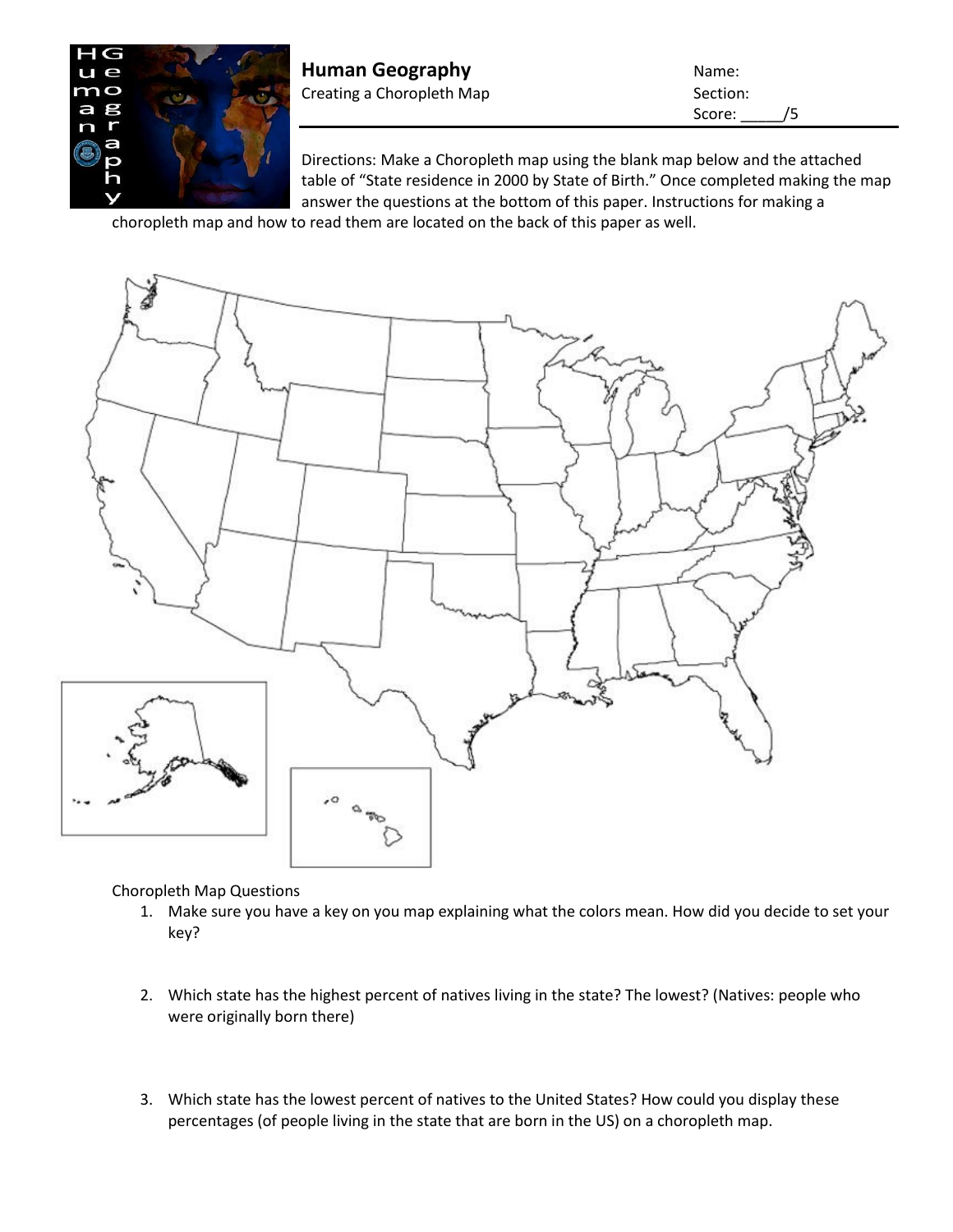## **How to read a Choropleth Map**

A *choropleth map* (sometimes referred to as an area-value map) reveals patterns within data by showing the distribution of the chosen phenomenon within the selected area. For example, a choropleth map might show variations in the percent of population above 65 years by state within the United States (see below).



In order to construct a choropleth map, data is aggregated or generalized into classes or categories that are represented on the map by grades of color or shading. The greater the density of color or shading, the greater the density or value represented. For example, states with the greatest percent of total population above 65 years are shaded in the darkest tone; those with the lowest percent above 65 years are shaded in the lightest tone. From the map above, we can quickly see that ten states have more than 14% of their total population in this age group. While such generalization may mask detail, it allows quick observation of patterns and variation, and provides a basis for posing analytical questions.

## **Constructing a Choropleth Map**

The first step in constructing a choropleth map is determining the range of data. Examine the data to be mapped. Determine the highest and lowest values for the data. Subtract these two numbers in order to calculate the range of the data. Then divide the range by the number of mapping categories you plan to use (3, 4, or 5 categories is recommended, depending on the size of the range). Note: After dividing, it may be necessary to adjust the limits of the categories to avoid fractions.

Assign a color or shade to each category. Keep in mind that colors or shades should be scaled from darkest to lightest, from highest to lowest values. Complete the Key on the map you are using. Then sort the data according to categories. Follow the Key to shade each area according to the data values being mapped. Title the map and include a data source note and cartographers mark in the lower margin.